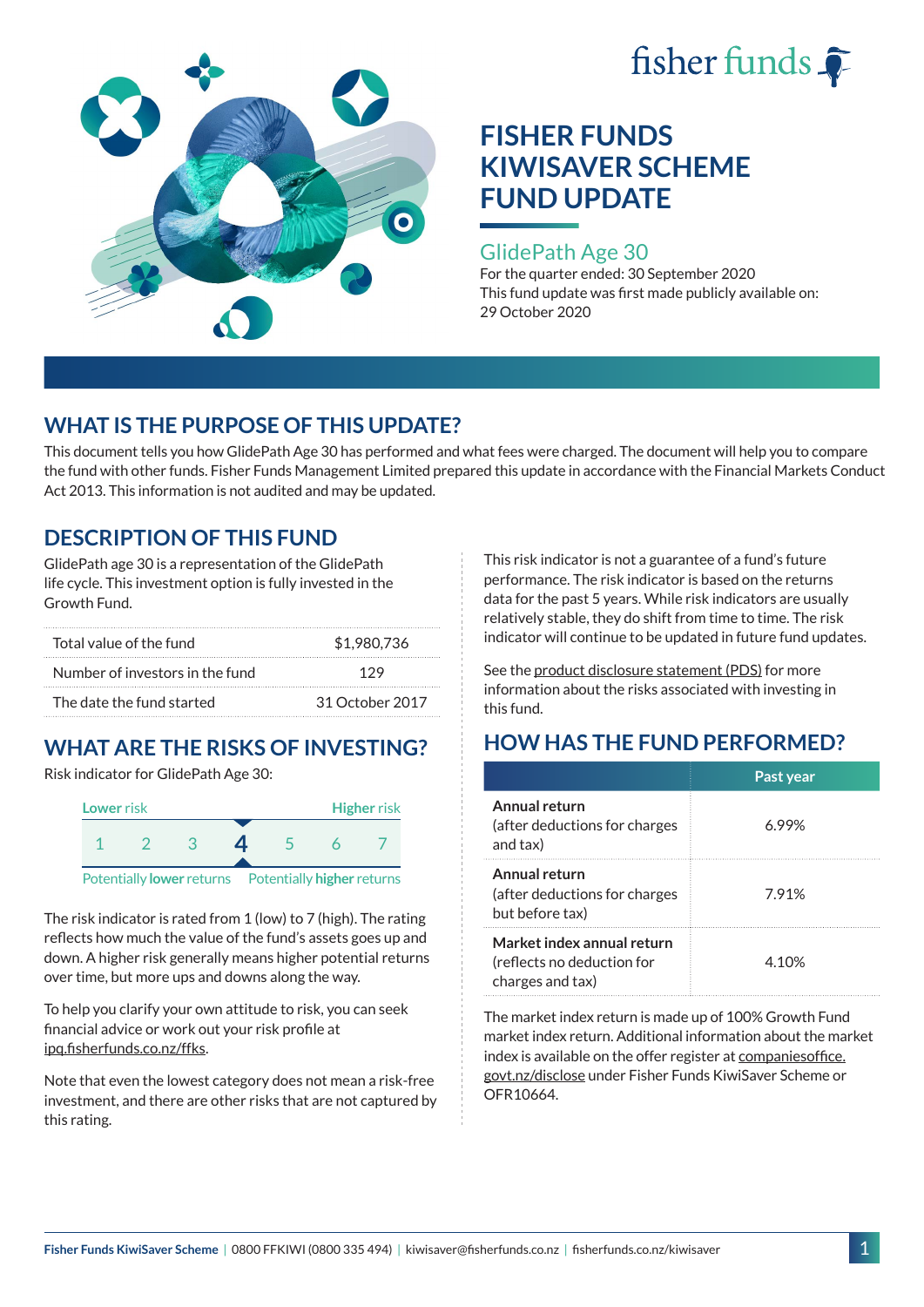# **ANNUAL RETURN GRAPH**



This shows the return after fund charges and tax for each year ending 31 March since the fund started. The last bar shows the average annual return since the fund started, up to 30 September 2020.

**Important:** This does not tell you how the fund will perform in the future.

Returns in this update are after tax at the highest prescribed investor rate (PIR) of tax for an individual New Zealand resident. Your tax may be lower. The market index return reflects no deduction for charges and tax.

### **WHAT FEES ARE INVESTORS CHARGED?**

Investors in GlidePath Age 30 are charged fund charges that include GST. In the year to 31 March 2020 these were:

|                                                         | % of net asset value   |  |
|---------------------------------------------------------|------------------------|--|
| <b>Total fund charges</b>                               | 1.23%                  |  |
| Which are made up of:                                   |                        |  |
| <b>Total management and</b><br>administration charges   | 1.03%                  |  |
| Inding:                                                 |                        |  |
| Manager's basic fee                                     | 0.96%                  |  |
| Other management and<br>0.07%<br>administration charges |                        |  |
| Total performance-based fees <sup>1</sup>               | 0.20%                  |  |
| <b>Other charges:</b>                                   | \$ amount per investor |  |
| Annual account fee                                      |                        |  |

\* The account fee reduced from \$3 per month (\$36 per annum) to \$1.95 per month (\$23.40 per annum) on 1 July 2020.

Small differences in fees and charges can have a big impact on your investment over the long term.

### **EXAMPLE OF HOW THIS APPLIES TO AN INVESTOR**

Sarah had \$10,000 in the fund at the start of the year and did not make any further contributions. At the end of the year, Sarah received a return after fund charges were deducted of \$699 (that is 6.99% of her initial \$10,000). Sarah also paid \$36 in other charges. This gives Sarah a total return after tax of \$663 for the year.

#### **WHAT DOES THE FUND INVEST IN? Actual investment mix**

This shows the types of assets that the fund invests in.



#### **Target investment mix**

This shows the mix of assets that the fund generally intends to invest in.